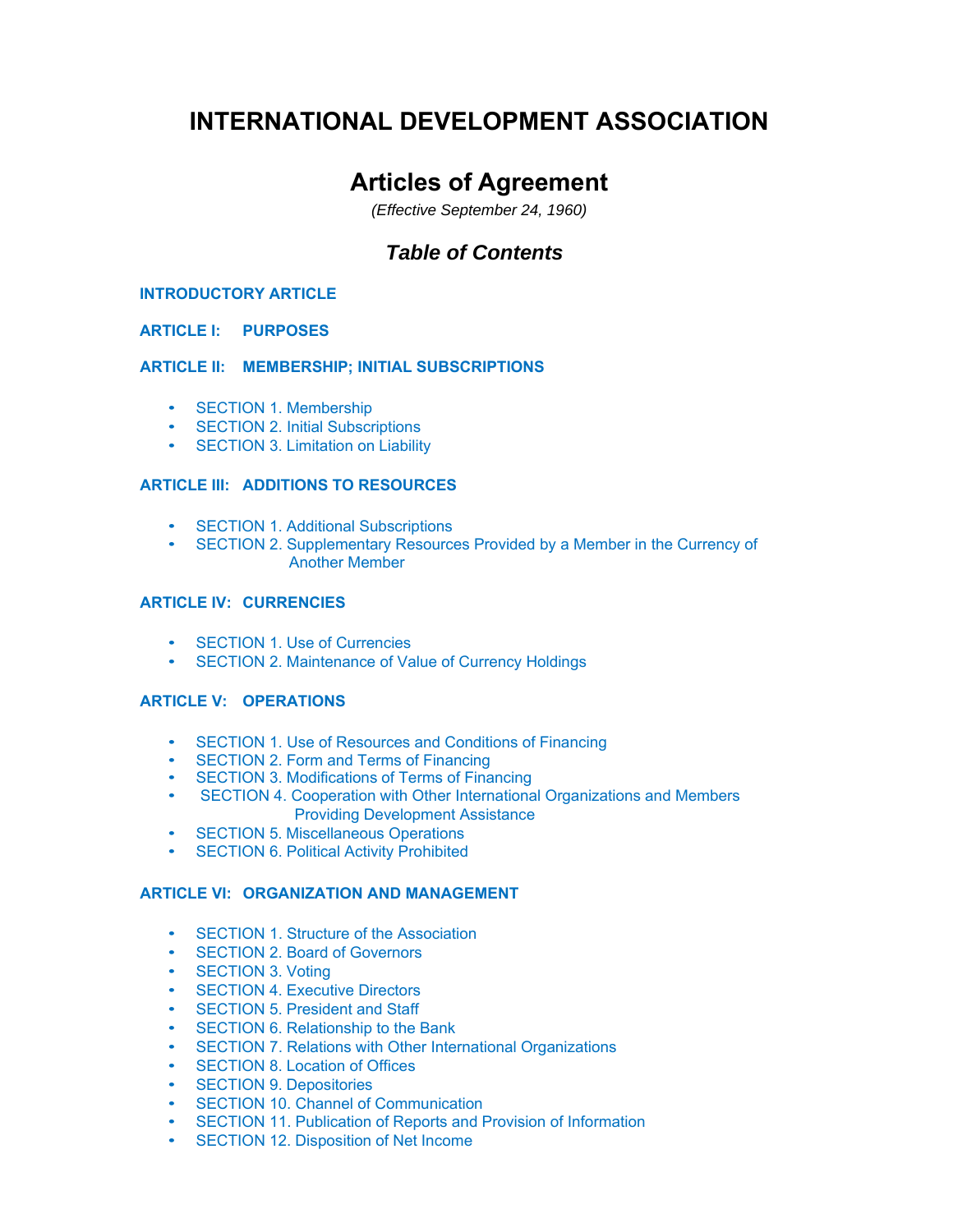# **ARTICLE VII: WITHDRAWAL; SUSPENSION OF MEMBERSHIP; SUSPENSION OF OPERATIONS**

- SECTION 1. Withdrawal by Members
- SECTION 2. Suspension of Membership
- SECTION 3. Suspension or Cessation of Membership in the Bank
- SECTION 4. Rights and Duties of Governments Ceasing to be Members
- SECTION 5. Suspension of Operations and Settlement of Obligations

## **ARTICLE VIII: STATUS, IMMUNITIES AND PRIVILEGES**

- SECTION 1. Purposes of Article
- SECTION 2. Status of the Association
- SECTION 3. Position of the Association with Regard to Judicial Process
- SECTION 4. Immunity of Assets from Seizure
- SECTION 5. Immunity of Archives
- SECTION 6. Freedom of Assets from Restrictions
- SECTION 7. Privilege for Communications
- SECTION 8. Immunities and Privileges of Officers and Employees
- SECTION 9. Immunities from Taxation
- SECTION 10. Application of Article

# **ARTICLE IX: AMENDMENTS**

# **ARTICLE X: INTERPRETATION AND ARBITRATION**

# **ARTICLE XI: FINAL PROVISIONS**

- SECTION 1. Entry into Force
- SECTION 2. Signature
- SECTION 3. Territorial Application
- SECTION 4. Inauguration of the Association
- SECTION 5. Registration

# **SCHEDULE A. INITIAL SUBSCRIPTIONS**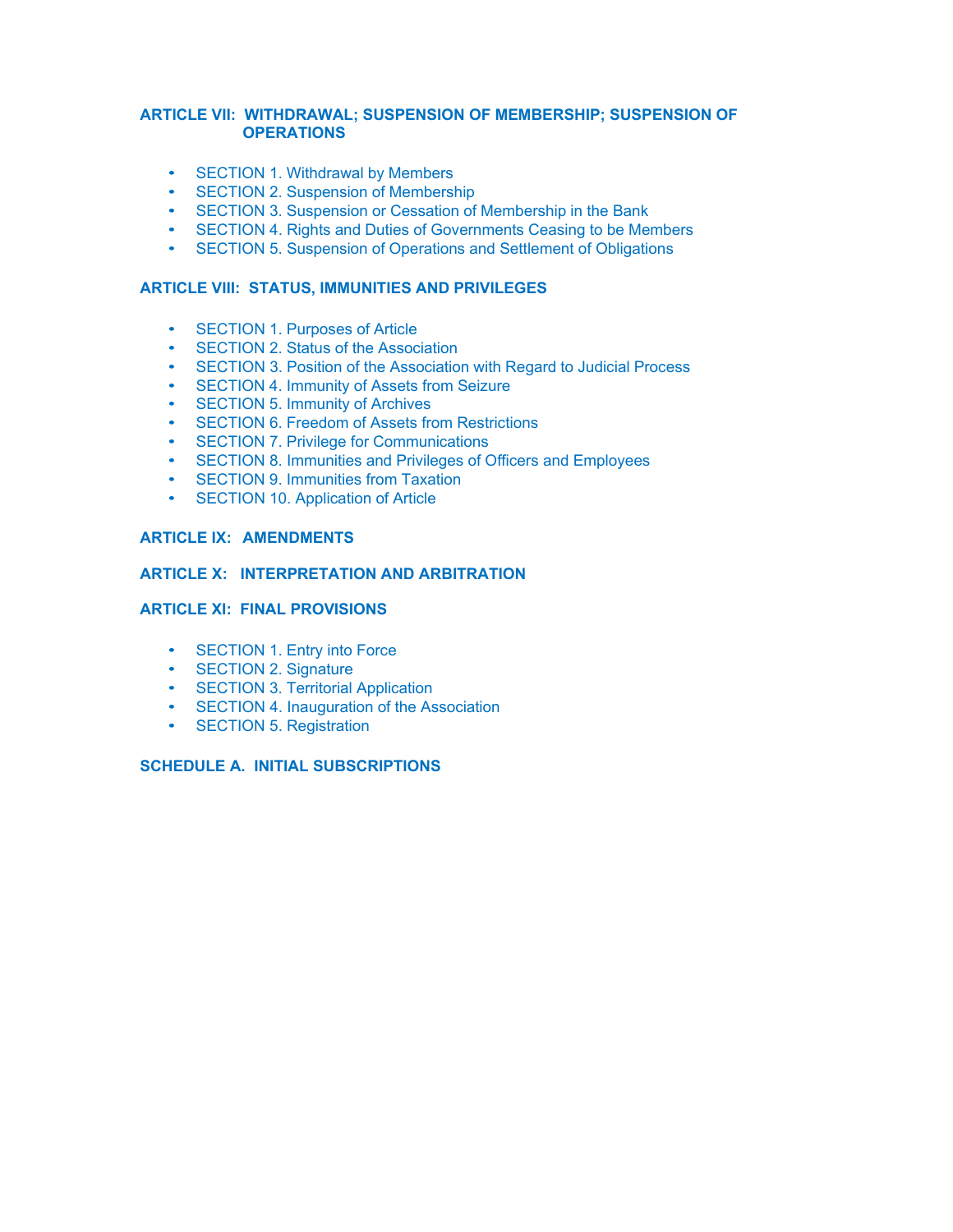# **INTERNATIONAL DEVELOPMENT ASSOCIATION**

# **Articles of Agreement**

*(Effective September 24, 1960)*

The Governments on whose behalf this Agreement is signed,

*Considering:*

That mutual cooperation for constructive economic purposes, healthy development of the world economy and balanced growth of international trade foster international relationships conducive to the maintenance of peace and world prosperity;

That an acceleration of economic development which will promote higher standards of living and economic and social progress in the less-developed countries is desirable not only in the interests of those countries but also in the interests of the international community as a whole;

That achievement of these objectives would be facilitated by an increase in the international flow of capital, public and private, to assist in the development of the resources of the less-developed countries, do hereby agree as follows:

# **INTRODUCTORY ARTICLE**

The INTERNATIONAL DEVELOPMENT ASSOCIATION (hereinafter called "the Association") is established and shall operate in accordance with the following provisions:

# **ARTICLE I**

#### **Purposes**

The purposes of the Association are to promote economic development, increase productivity and thus raise standards of living in the less-developed areas of the world included within the Association's membership, in particular by providing finance to meet their important developmental requirements on terms which are more flexible and bear less heavily on the balance of payments than those of conventional loans, thereby furthering the developmental objectives of the International Bank for Reconstruction and Development (hereinafter called "the Bank") and supplementing its activities.

The Association shall be guided in all its decisions by the provisions of this Article.

# **ARTICLE II**

## **Membership; Initial Subscriptions**

#### **SECTION 1.** *Membership*

(a) The original members of the Association shall be those members of the Bank listed in Schedule A hereto which, on or before the date specified in  $Article$  XI. Section  $2$  (c), accept membership in the Association.

(b) Membership shall be open to other members of the Bank at such times and in accordance with such terms as the Association may determine.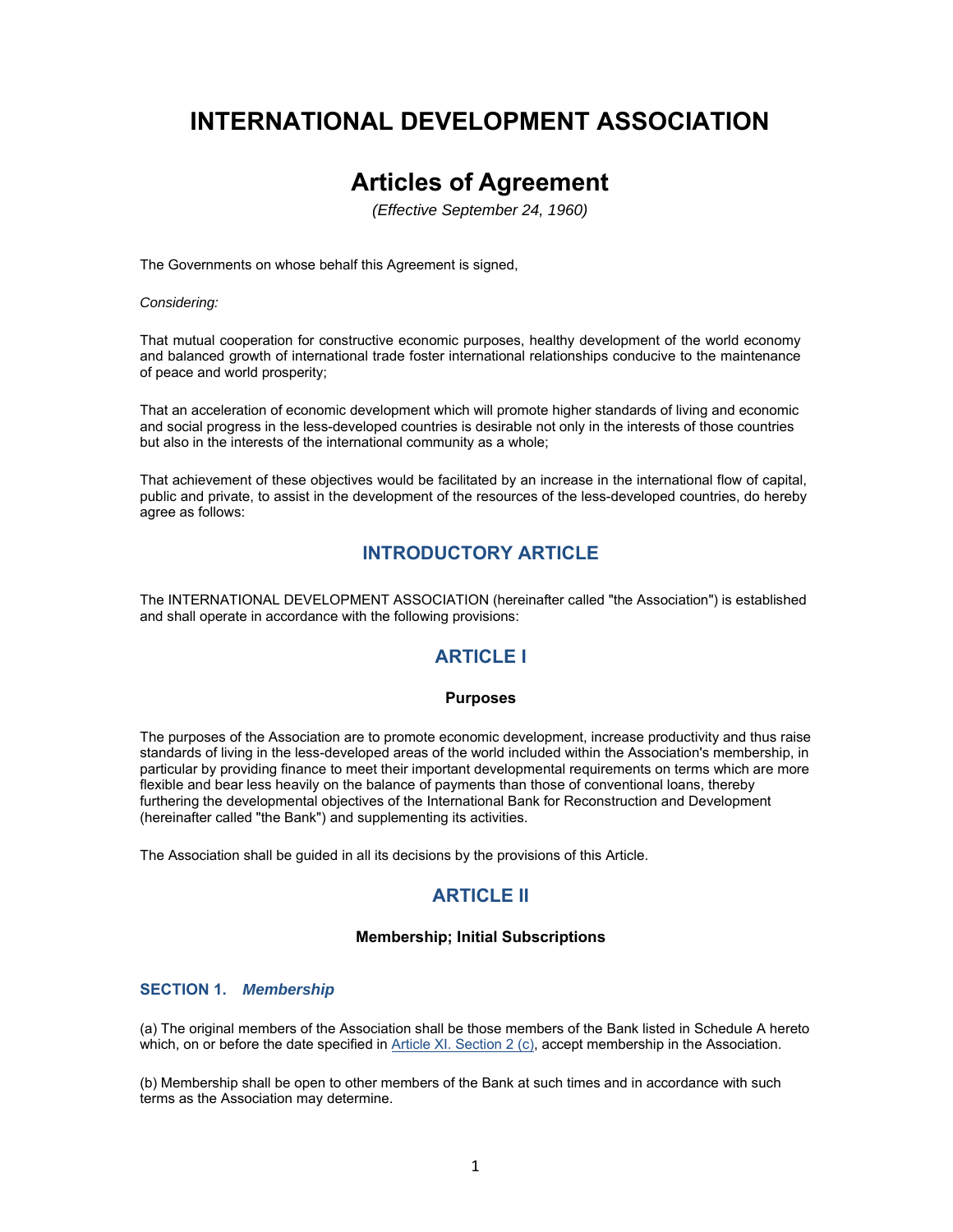# **SECTION 2.** *Initial Subscriptions*

(a) Upon accepting membership, each member shall subscribe funds in the amount assigned to it. Such subscriptions are herein referred to as initial subscriptions.

(b) The initial subscription assigned to each original member shall be in the amount set forth opposite its name in Schedule A, expressed in terms of United States dollars of the weight and fineness in effect on January 1, 1960.

(c) Ten percent of the initial subscription of each original member shall be payable in gold or freely convertible currency as follows: fifty percent within thirty days after the date on which the Association shall begin operations pursuant to Article XI, Section 4, or on the date on which the original member becomes a member, whichever shall be later; twelve and one-half percent one year after the beginning of operations of the Association; and twelve and one-half percent each year thereafter at annual intervals until the ten percent portion of the initial subscription shall have been paid in full.

(d) The remaining ninety percent of the initial subscription of each original member shall be payable in gold or freely convertible currency in the case of members listed in Part I of Schedule A, and in the currency of the subscribing member in the case of members listed in Part II of Schedule A. This ninety percent portion of initial subscriptions of original members shall be payable in five equal annual installments as follows: the first such installment within thirty days after the date on which the Association shall begin operations pursuant to Article XI, Section 4, or on the date on which the original member becomes a member, whichever shall be later; the second installment one year after the beginning of operations of the Association, and succeeding installments each year thereafter at annual intervals until the ninety percent portion of the initial subscription shall have been paid in full.

(e) The Association shall accept from any member, in place of any part of the member's currency paid in or payable by the member under the preceding subsection (d) or under Section 2 of Article IV and not needed by the Association in its operations, notes or similar obligations issued by the government of the member or the depository designated by such member, which shall be non-negotiable, non-interest bearing and payable at their par value on demand to the account of the Association in the designated depository.

(f) For the purposes of this Agreement the Association shall regard as "freely convertible currency":

(i) currency of a member which the Association determines, after consultation with the International Monetary Fund, is adequately convertible into the currencies of other members for the purposes of the Association's operations; or

(ii) currency of a member which such member agrees, on terms satisfactory to the Association, to exchange for the currencies of other members for the purposes of the Association's operations.

(g) Except as the Association may otherwise agree, each member listed in Part I of Schedule A shall maintain, in respect of its currency paid in by it as freely convertible currency pursuant to subsection(d) of this Section, the same convertibility as existed at the time of payment.

(h) The conditions on which the initial subscriptions of members other than original members may be made, and the amounts and the terms of payment thereof, shall be determined by the Association pursuant to Section I (b) of this Article.

#### **SECTION 3.** *Limitation on Liability*

No member shall be liable, by reason of its membership, for obligations of the Association.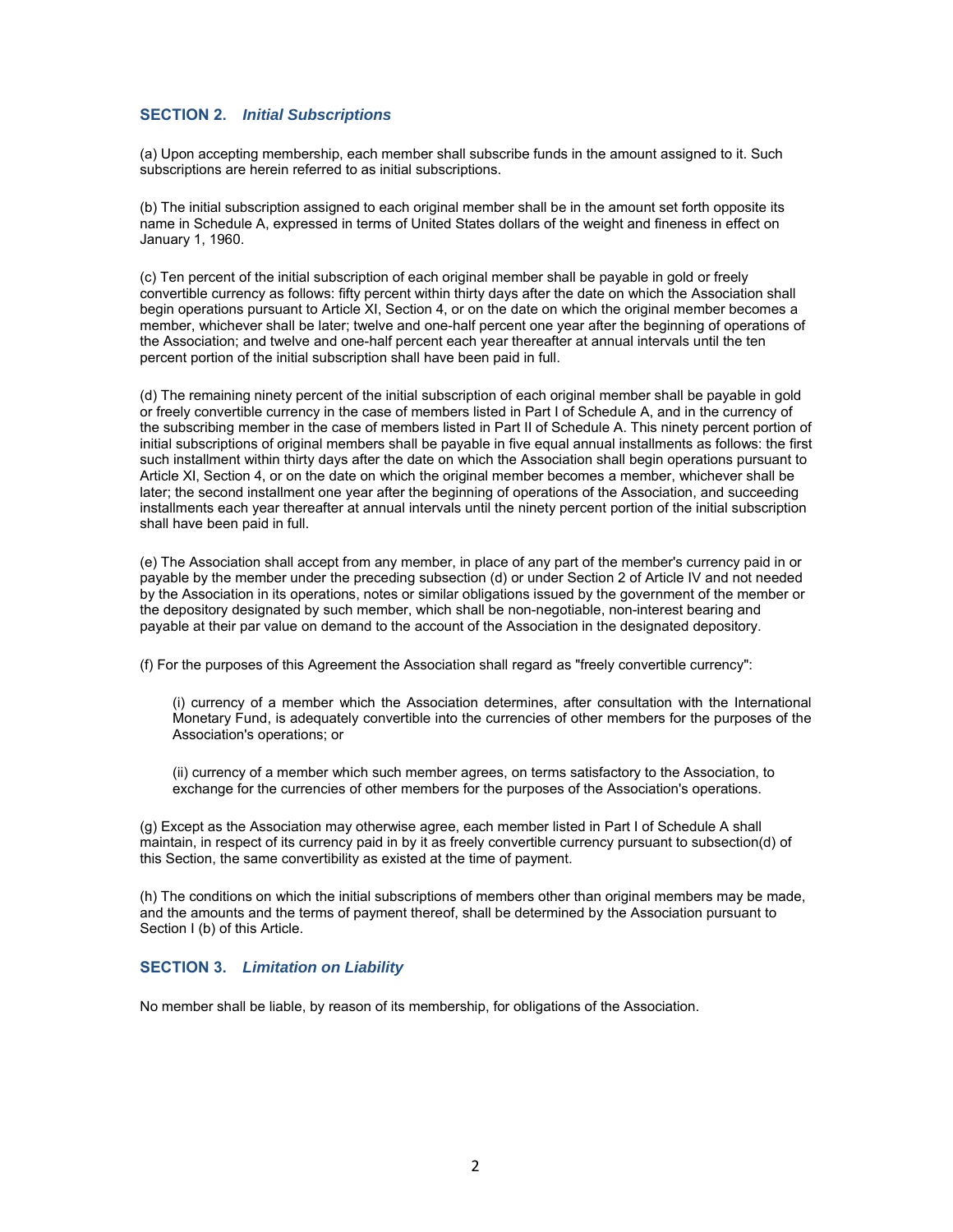# **ARTICLE III**

## **Additions to Resources**

# **SECTION 1.** *Additional Subscriptions*

(a) The Association shall at such time as it deems appropriate in the light of the schedule for completion of payments on initial subscriptions of original members, and at intervals of approximately five years thereafter, review the adequacy of its resources and, if it deems desirable, shall authorize a general increase in subscriptions. Notwithstanding the foregoing, general or individual increases in subscriptions may be authorized at any time, provided that an individual increase shall be considered only at the request of the member involved. Subscriptions pursuant to this Section are herein referred to as additional subscriptions.

(b) Subject to the provisions of paragraph (c) below, when additional subscriptions are authorized, the amounts authorized for subscription and the terms and conditions relating thereto shall be as determined by the Association.

(c) When any additional subscription is authorized, each member shall be given an opportunity to subscribe, under such conditions as shall be reasonably determined by the Association, an amount which will enable it to maintain its relative voting power, but no member shall be obligated to subscribe.

(d) All decisions under this Section shall be made by a two-thirds majority of the total voting power.

# **SECTION 2.** *Supplementary Resources Provided by a Member in the Currency of Another Member*

(a) The Association may enter into arrangements, on such terms and conditions consistent with the provisions of this Agreement as may be agreed upon, to receive from any member, in addition to the amounts payable by such member on account of its initial or any additional subscription, supplementary resources in the currency of another member, provided that the Association shall not enter into any such arrangement unless the Association is satisfied that the member whose currency is involved agrees to the use of such currency as supplementary resources and to the terms and conditions governing such use. The arrangements under which any such resources are received may include provisions regarding the disposition of earnings on the resources and regarding the disposition of the resources in the event that the member providing them ceases to be a member or the Association permanently suspends its operations.

(b) The Association shall deliver to the contributing member a Special Development Certificate setting forth the amount and currency of the resources so contributed and the terms and conditions of the arrangement relating to such resources. A Special Development Certificate shall not carry any voting rights and shall be transferable only to the Association.

(c) Nothing in this Section shall preclude the Association from accepting resources from a member in its own currency on such terms as may be agreed upon.

# **ARTICLE IV**

#### **Currencies**

# **SECTION 1.** *Use of Currencies*

(a) Currency of any member listed in Part II of Schedule A, whether or not freely convertible, received by the Association pursuant to Article II, Section 2 (d), in payment of the ninety percent portion payable thereunder in the currency of such member, and currency of such member derived therefrom as principal, interest or other charges, may be used by the Association for administrative expenses incurred by the Association in the territories of such member and, insofar as consistent with sound monetary policies, in payment for goods and services produced in the territories of such member and required for projects financed by the Association and located in such territories; and in addition when and to the extent justified by the economic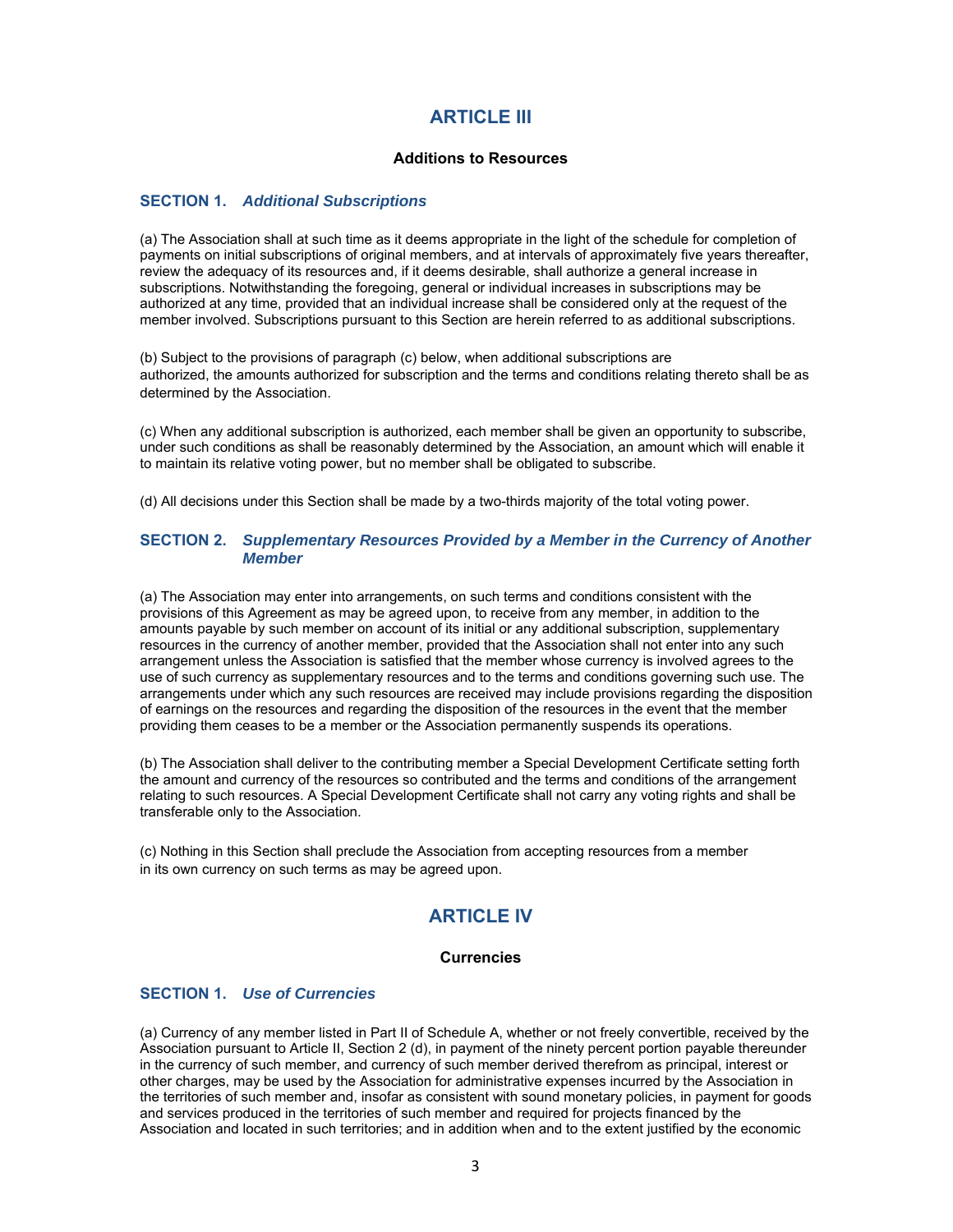and financial situation of the member concerned as determined by agreement between the member and the Association, such currency shall be freely convertible or otherwise usable for projects financed by the Association and located outside the territories of the member.

(b) The usability of currencies received by the Association in payment of subscriptions other than initial subscriptions of original members, and currencies derived therefrom as principal, interest or other charges, shall be governed by the terms and conditions on which such subscriptions are authorized.

(c) The usability of currencies received by the Association as supplementary resources other than subscriptions, and currencies derived therefrom as principal, interest or other charges, shall be governed by the terms of the arrangements pursuant to which such currencies are received.

(d) All other currencies received by the Association may be freely used and exchanged by the Association and shall not be subject to any restriction by the member whose currency is used or exchanged; provided that the foregoing shall not preclude the Association from entering into any arrangements with the member in whose territories any project financed by the Association is located restricting the use by the Association of such member's currency received as principal, interest or other charges in connection with such financing.

(e) The Association shall take appropriate steps to ensure that, over reasonable intervals of time, the portions of the subscriptions paid under Article II, Section 2(d) by members listed in Part I of Schedule A shall be used by the Association on an approximately *pro rata* basis, provided, however, that such portions of such subscriptions as are paid in gold or in a currency other than that of the subscribing member may be used more rapidly.

#### **SECTION 2.** *Maintenance of Value of Currency Holdings*

(a) Whenever the par value of a member's currency is reduced or the foreign exchange value of a member's currency has, in the opinion of the Association, depreciated to a significant extent within that member's territories, the member shall pay to the Association within a reasonable time an additional amount of its own currency sufficient to maintain the value, as of the time of subscription, of the amount of the currency of such member paid in to the Association by the member under Article II, Section 2(d), and currency furnished under the provisions of the present paragraph, whether or not such currency is held in the form of notes accepted pursuant to Article II, Section 2(e), provided, however, that the foregoing shall apply only so long as and to the extent that such currency shall not have been initially disbursed or exchanged for the currency of another member.

(b) Whenever the par value of a member's currency is increased, or the foreign exchange value of a member's currency has, in the opinion of the Association, appreciated to a significant extent within that member's territories, the Association shall return to such member within a reasonable time an amount of that member's currency equal to the increase in the value of the amount of such currency to which the provisions of paragraph (a) of this Section are applicable.

(c) The provisions of the preceding paragraphs may be waived by the Association when a uniform proportionate change in the par value of the currencies of all its members is made by the International Monetary Fund.

(d) Amounts furnished under the provisions of paragraph (a) of this Section to maintain the value of any currency shall be convertible and usable to the same extent as such currency.

# **ARTICLE V**

#### **Operations**

## **SECTION 1.** *Use of Resources and Conditions of Financing*

(a) The Association shall provide financing to further development in the less-developed areas of the world included within the Association's membership.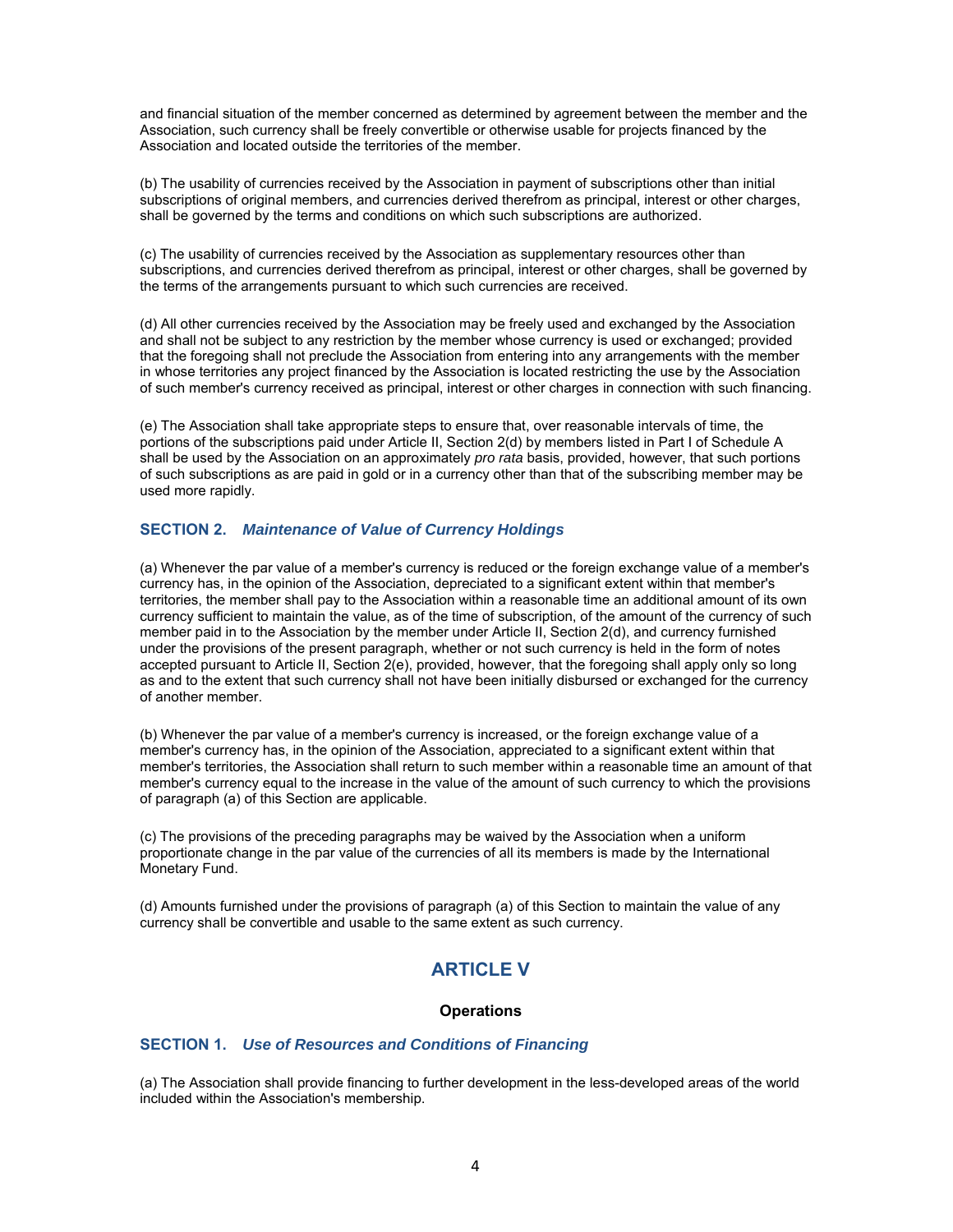(b) Financing provided by the Association shall be for purposes which in the opinion of the Association are of high developmental priority in the light of the needs of the area or areas concerned and, except in special circumstances, shall be for specific projects.

(c) The Association shall not provide financing if in its opinion such financing is available from private sources on terms which are reasonable for the recipient or could be provided by a loan of the type made by the Bank.

(d) The Association shall not provide financing except upon the recommendation of a competent committee, made after a careful study of the merits of the proposal. Each such committee shall be appointed by the Association and shall include a nominee of the Governor or Governors representing the member or members in whose territories the project under consideration is located and one or more members of the technical staff of the Association. The requirement that the committee include the nominee of a Governor or Governors shall not apply in the case of financing provided to a public international or regional organization.

(e) The Association shall not provide financing for any project if the member in whose territories the project is located objects to such financing, except that it shall not be necessary for the Association to assure itself that individual members do not object in the case of financing provided to a public international or regional organization.

(f) The Association shall impose no conditions that the proceeds of its financing shall be spent in the territories of any particular member or members. The foregoing shall not preclude the Association from complying with any restrictions on the use of funds imposed in accordance with the provisions of these Articles, including restrictions attached to supplementary resources pursuant to agreement between the Association and the contributor.

(g) The Association shall make arrangements to ensure that the proceeds of any financing are used only for the purposes for which the financing was provided, with due attention to considerations of economy, efficiency and competitive international trade and without regard to political or other non-economic influences or considerations.

(h) Funds to be provided under any financing operation shall be made available to the recipient only to meet expenses in connection with the project as they are actually incurred.

#### **SECTION 2.** *Form and Terms of Financing*

(a) Financing by the Association shall take the form of loans. The Association may, however, provide other financing, either

(i) out of funds subscribed pursuant to Article III, Section 1, and funds derived therefrom as principal. interest or other charges, if the authorization for such subscriptions expressly provides for such financing; or

(ii) in special circumstances, out of supplementary resources furnished to the Association, and funds derived therefrom as principal, interest or other charges, if the arrangements under which such resources are furnished expressly authorize such financing.

(b) Subject to the foregoing paragraph, the Association may provide financing in such forms and on such terms as it may deem appropriate, having regard to the economic position and prospects of the area or areas concerned and to the nature and requirements of the project.

(c) The Association may provide financing to a member, the government of a territory included within the Association's membership, a political subdivision of any of the foregoing, a public, or private entity in the territories of a member or members, or to a public international or regional organization.

(d) In the case of a loan to an entity other than a member, the Association may, in its discretion, require a suitable governmental or other guarantee or guarantees.

(e) The Association, in special oases, may make foreign exchange available for local expenditures.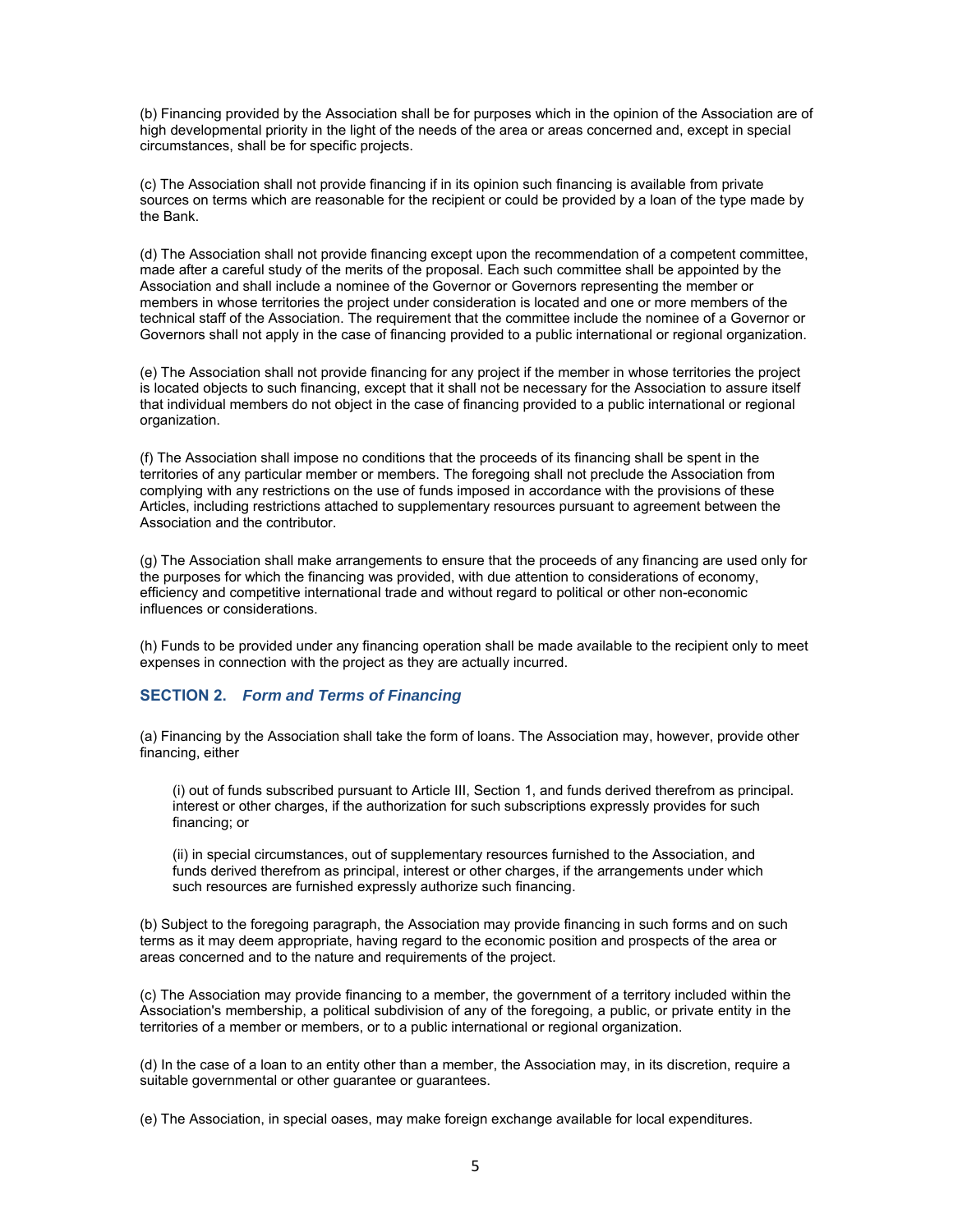## **SECTION 3.** *Modifications of Terms of Financing*

The Association may, when and to the extent it deems appropriate in the light of all relevant circumstances, including the financial and economic situation and prospects of the member concerned, and on such conditions as it may determine, agree to a relaxation or other modification of the terms on which any of its financing shall have been provided.

# **SECTION 4.** *Cooperation with Other International Organizations and Members Providing Development Assistance*

The Association shall cooperate with those public international organizations and members which provide financial and technical assistance to the less-developed areas of the world.

#### **SECTION 5.** *Miscellaneous Operations*

In addition to the operations specified elsewhere in this Agreement, the Association may:

- (i) borrow funds with the approval of the member in whose currency the loan is denominated;
- (ii) guarantee securities in which it has invested in order to facilitate their sale;
- (iii) buy and sell securities it has issued or guaranteed or in which it has invested;

(iv) in special cases, guarantee loans from other sources for purposes not inconsistent with the provisions of these Articles;

(v) provide technical assistance and advisory services at the request of a member; and

(vi) exercise such other powers incidental to its operations as shall be necessary or desirable in furtherance of its purposes.

#### **SECTION 6.** *Political Activity Prohibited*

The Association and its officers shall not interfere in the political affairs of any member; nor shall they be influenced in their decisions by the political character of the member or members concerned. Only economic considerations shall be relevant to their decisions, and these considerations shall be weighed impartially in order to achieve the purposes stated in this Agreement.

# **ARTICI F VI**

#### **Organization and Management**

## **SECTION 1.** *Structure of the Association*

The Association shall have a Board of Governors, Executive Directors, a President and such other officers and staff to perform such duties as the Association may determine.

## **SECTION 2.** *Board of Governors*

(a) All the powers of the Association shall be vested in the Board of Governors.

(b) Each Governor and Alternate Governor of the Bank appointed by a member of the Bank which is also a member of the Association shall *ex officio* be a Governor and Alternate Governor, respectively, of the Association. No Alternate Governor may vote except in the absence of his principal. The Chairman of the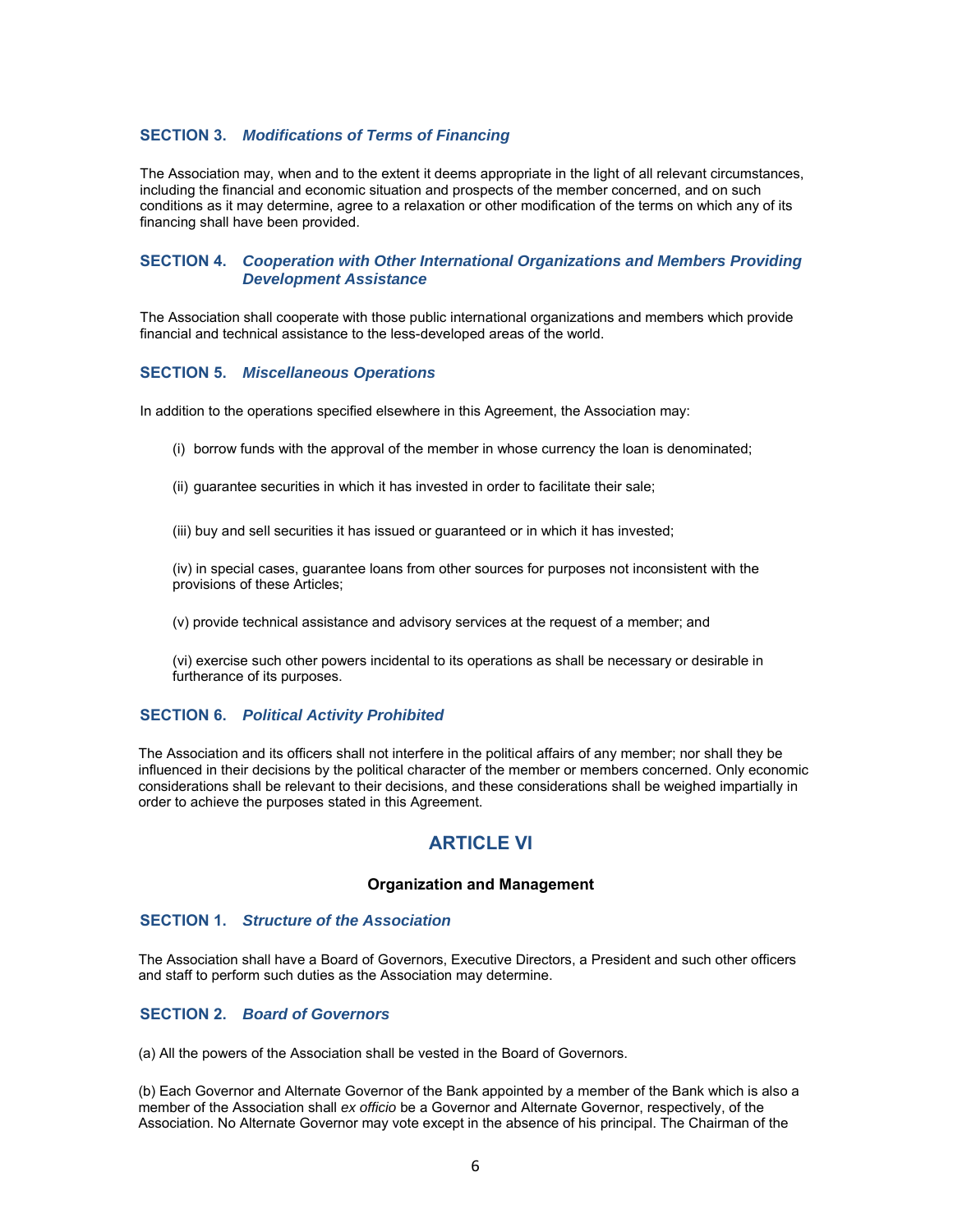Board of Governors of the Bank shall *ex officio* be Chairman of the Board of Governors of the Association except that if the Chairman of the Board of Governors of the Bank shall represent a state which is not a member of the Association, then the Board of Governors shall select one of the Governors as Chairman of the Board of Governors. Any Governor or Alternate Governor shall cease to hold office if the member by which he was appointed shall cease to be a member of the Association.

(c) The Board of Governors may delegate to the Executive Directors authority to exercise any of its powers, except the power to:

- (i) admit new members and determine the conditions of their admission;
- (ii) authorize additional subscriptions and determine the terms and conditions relating thereto;
- (iii) suspend a member;
- (iv) decide appeals from interpretations of this Agreement given by the Executive Directors;

(v) make arrangements pursuant to Section 7 of this Article to cooperate with other international organizations (other than informal arrangements of a temporary and administrative character);

- (vi) decide to suspend permanently the operations of the Association and to distribute its assets;
- (vii) determine the distribution of the Association's net income pursuant to Section 12 of this Article; and
- (viii) approve proposed amendments to this Agreement.

(d) The Board of Governors shall hold an annual meeting and such other meetings as may be provided for by the Board of Governors or called by the Executive Directors.

(e) The annual meeting of the Board of Governors shall be held in conjunction with the annual meeting of the Board of Governors of the Bank.

(f) A quorum for any meeting of the Board of Governors shall be a majority of the Governors, exercising not less than two-thirds of the total voting power.

(g) The Association may by regulation establish a procedure whereby the Executive Directors may obtain a vote of the Governors on a specific question without calling a meeting of the Board of Governors.

(h) The Board of Governors, and the Executive Directors to the extent authorized, may adopt such rules and regulations as may be necessary or appropriate to conduct the business of the Association.

(i) Governors and Alternate Governors shall serve as such without compensation from the Association.

# **SECTION 3.** *Voting*

(a) Each original member shall, in respect of its initial subscription, have 500 votes plus one additional vote for each \$5,000 of its initial subscription. Subscriptions other than initial subscriptions of original members shall carry such voting rights as the Board of Governors shall determine pursuant to the provisions of Article II, Section I (b) or Article III, Section I (b) and (c), as the case may be. Additions to resources other than subscriptions under Article II, Section I (b) and additional subscriptions under Article III, Section 1, shall not carry voting rights.

(b) Except as otherwise specifically provided, all matters before the Association shall be decided by a majority of the votes cast.

### **SECTION 4.** *Executive Directors*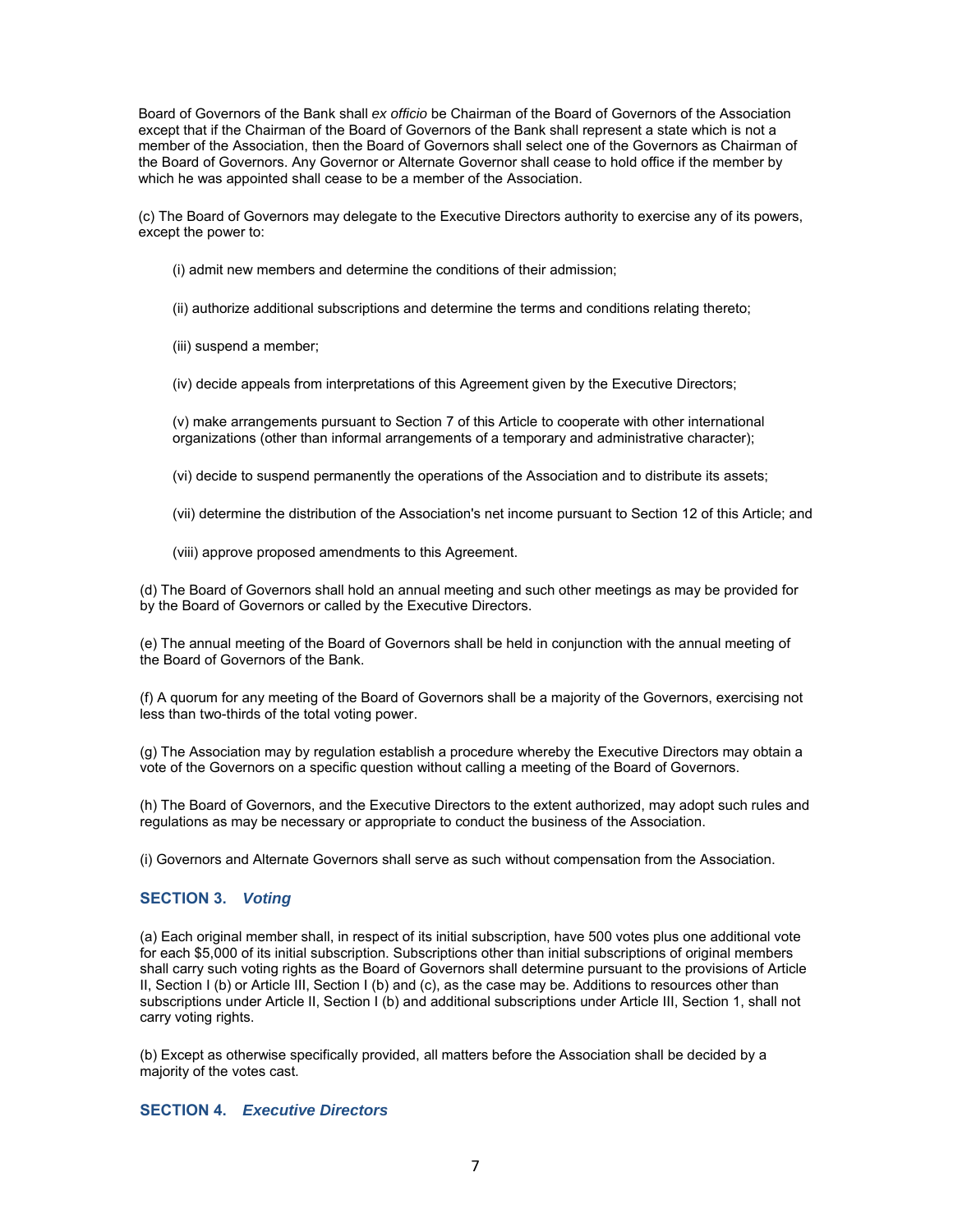(a) The Executive Directors shall be responsible for the conduct of the general operations of the Association, and for this purpose shall exercise all the powers given to them by this Agreement or delegated to them by the Board of Governors.

(b) The Executive Directors of the Association shall be composed *ex officio* of each Executive Director of the Bank who shall have been (i) appointed by a member of the Bank which is also a member of the Association, or (ii) elected in an election in which the votes of at least one member of the Bank which is also a member of the Association shall have counted toward his election. The Alternate to each such Executive Director of the Bank shall *ex officio* be an Alternate Director of the Association. Any Director shall cease to hold office if the member by which he was appointed, or if all the members whose votes counted toward his election, shall cease to be members of the Association.

(c) Each Director who is an appointed Executive Director of the Bank shall be entitled to cast the number of votes which the member by which he was appointed is entitled to cast in the Association. Each Director who is an elected Executive Director of the Bank shall be entitled to cast the number of votes which the member or members of the Association whose votes counted toward his election in the Bank are entitled to cast in the Association. All the votes which a Director is entitled to cast shall be cast as a unit.

(d) An Alternate Director shall have full power to act in the absence of the Director who shall have appointed him. When a Director is present, his Alternate may participate in meetings but shall not vote.

(e) A quorum for any meeting of the Executive Directors shall be a majority of the Directors exercising not less than one-half of the total voting power.

(f) The Executive Directors shall meet as often as the business of the Association may require.

(g) The Board of Governors shall adopt regulations under which a member of the Association not entitled to appoint an Executive Director of the Bank may send a representative to attend any meeting of the Executive Directors of the Association when a request made by, or a matter particularly affecting, that member is under consideration.

# **SECTION 5.** *President and Staff*

(a) The President of the Bank shall be *ex officio* President of the Association. The President shall be Chairman of the Executive Directors of the Association but shall have no vote except a deciding vote in case of an equal division. He may participate in meetings of the Board of Governors but shall not vote at such meetings.

(b) The President shall be chief of the operating staff of the Association. Under the direction of the Executive Directors he shall conduct the ordinary business of the Association and under their general control shall be responsible for the organization, appointment and dismissal of the officers and staff. To the extent practicable, officers and staff of the Bank shall be appointed to serve concurrently as officers and staff of the Association.

(c) The President, officers and staff of the Association, in the discharge of their offices, owe their duty entirely to the Association and to no other authority. Each member of the Association shall respect the international character of this duty and shall refrain from all attempts to influence any of them in the discharge of their duties.

(d) In appointing officers and staff the President shall, subject to the paramount importance of securing the highest standards of efficiency and of technical competence, pay due regard to the importance of recruiting personnel on as wide a geographical basis as possible.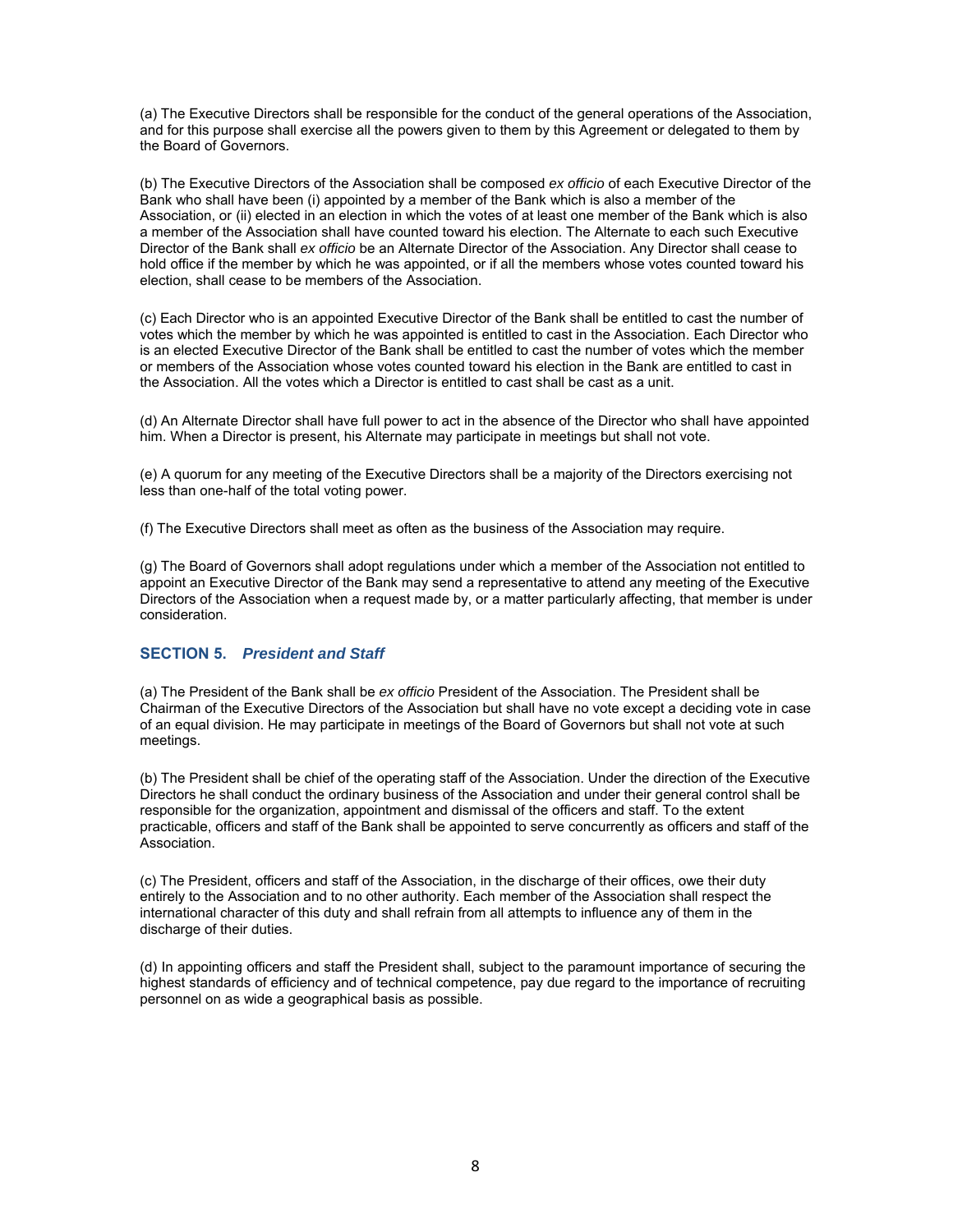# **SECTION 6.** *Relationship to the Bank*

(a) The Association shall be an entity separate and distinct from the Bank and the funds of the Association shall be kept separate and apart from those of the Bank. The Association shall not borrow from or lend to the Bank, except that this shall not preclude the Association from investing funds not needed in its financing operations in obligations of the Bank.

(b) The Association may make arrangements with the Bank regarding facilities, personnel and services and arrangements for reimbursement of administrative expenses paid in the first instance by either organization on behalf of the other.

(c) Nothing in this Agreement shall make the Association liable for the acts or obligations of the Bank, or the Bank liable for the acts or obligations of the Association.

#### **SECTION 7.** *Relations with Other International Organizations*

The Association shall enter into formal arrangements with the United Nations and may enter into such arrangements with other public international organizations having specialized responsibilities in related fields.

## **SECTION 8.** *Location of Offices*

The principal office of the Association shall be the principal office of the Bank. The Association may establish other offices in the territories of any member.

#### **SECTION 9.** *Depositories*

Each member shall designate its central bank as a depository in which the Association may keep holdings of such member's currency or other assets of the Association, or, if it has no central bank, it shall designate for such purpose such other institution as may be acceptable to the Association. In the absence of any different designation, the depository designated for the Bank shall be the depository for the Association.

#### **SECTION 10.** *Channel of Communication*

Each member shall designate an appropriate authority with which the Association may communicate in connection with any matter arising under this Agreement. In the absence of any different designation, the channel of communication designated for the Bank shall be the channel for the Association.

#### **SECTION 11.** *Publication of Reports and Provision of Information*

(a) The Association shall publish an annual report containing an audited statement of its accounts and shall circulate to members at appropriate intervals a summary statement of its financial position and of the results of its operations.

(b) The Association may publish such other reports as it deems desirable to carry out its purposes.

(c) Copies of all reports, statements and publications made under this Section shall be distributed to members.

## **SECTION 12.** *Disposition of Net Income*

The Board of Governors shall determine from time to time the disposition of the Association's net income, having due regard to provision for reserves and contingencies.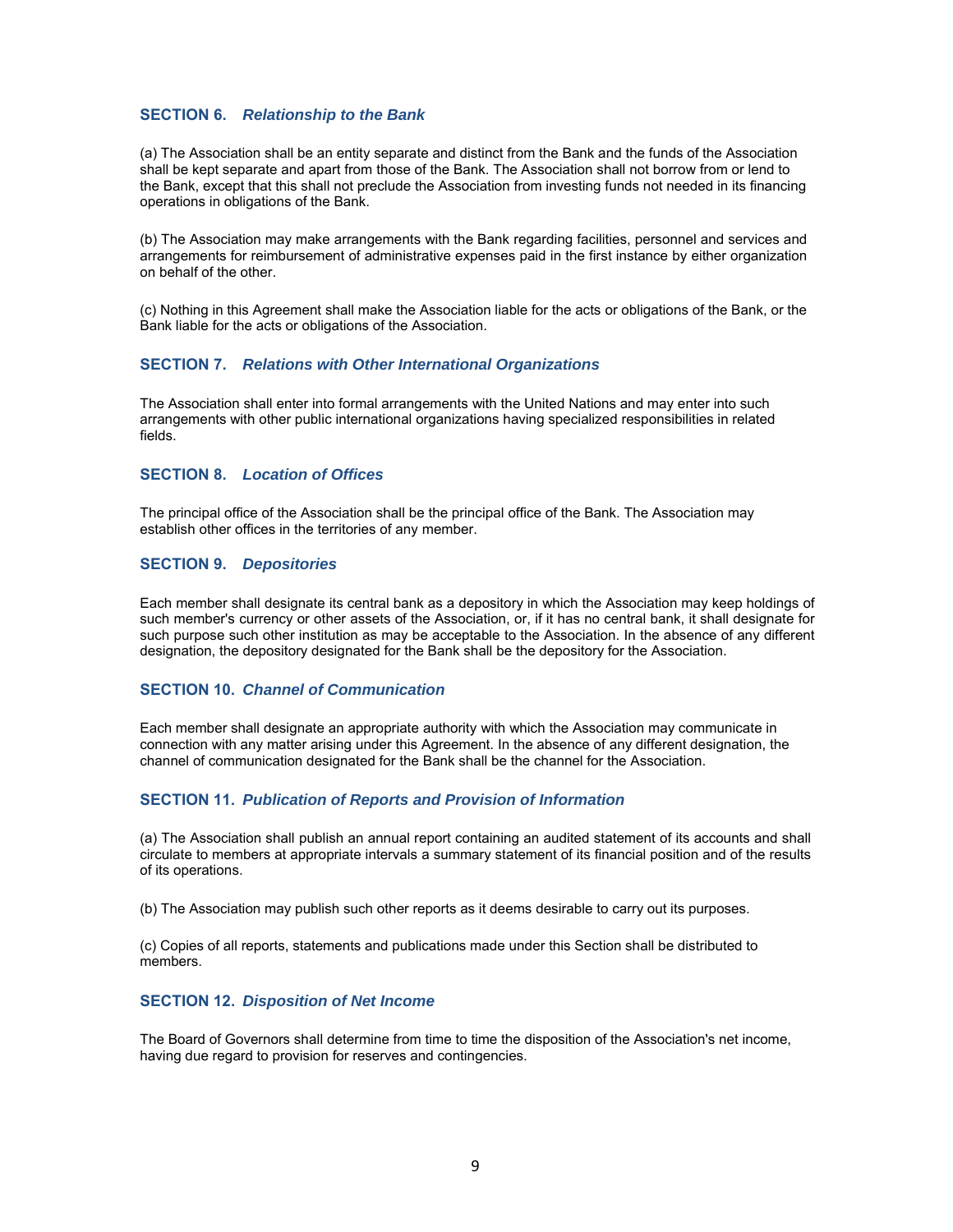# **ARTICLE VII**

## **Withdrawal, Suspension of Membership, Suspension of Operations**

#### **SECTION 1.** *Withdrawal by Members*

Any member may withdraw from membership in the Association at any time by transmitting, a notice in writing to the Association at its principal office. Withdrawal shall become effective upon the date such notice is received.

#### **SECTION 2.** *Suspension of Membership*

(a) If a member fails to fulfill any of its obligations to the Association, the Association may suspend its membership by decision of a majority of the Governors, exercising a majority of the total voting power. The member so suspended shall automatically cease to be a member one year from the date of its suspension unless a decision is taken by the same majority to restore the member to good standing.

(b) While under suspension, a member shall not be entitled to exercise any rights under this Agreement except the right of withdrawal, but shall remain subject to all obligations.

#### **SECTION 3.** *Suspension or Cessation of Membership in the Bank*

Any member which is suspended from membership in, or ceases to be a member of, the Bank shall automatically be suspended from membership in, or cease to be a member of, the Association, as the case may be.

#### **SECTION 4.** *Rights and Duties of Governments Ceasing to be Members*

(a) When a government ceases to be a member, it shall have no rights under this Agreement except as provided in this Section and in Article X (c), but it shall, except as in this Section otherwise provided, remain liable for all financial obligations undertaken by it to the Association, whether as a member, borrower, guarantor or otherwise.

(b) When a government ceases to be a member, the Association and the government shall proceed to a settlement of accounts. As part of such settlement of accounts, the Association and the government may agree on the amounts to be paid to the government on account of its subscription and on the time and currencies of payment. The term "subscription" when used in relation to any member government shall for the purposes of this Article be deemed to include both the initial subscription and any additional subscription of such member government.

(c) If no such agreement is reached within six months from the date when the government ceased to be a member, or such other time as may be agreed upon by the Association and the government, the following provisions shall apply:

(i) The government shall be relieved of any further liability to the Association on account of its subscription, except that the government shall pay to the Association forthwith amounts due and unpaid on the date when the government ceased to be a member and which in the opinion of the Association are needed by it to meet its commitments as of that date under its financing operations.

(ii) The Association shall return to the government funds paid in by the government on account of its subscription or derived therefrom as principal repayments and held by the Association on the date when the government ceased to be a member, except to the extent that in the opinion of the Association such funds will be needed by it to meet its commitments as of that date under its financing operations.

(iii) The Association shall pay over to the Government a *pro rata* share of all principal repayments received by the Association after the date on which the government ceases to be a member on loans contracted prior thereto, except those made out of supplementary resources provided to the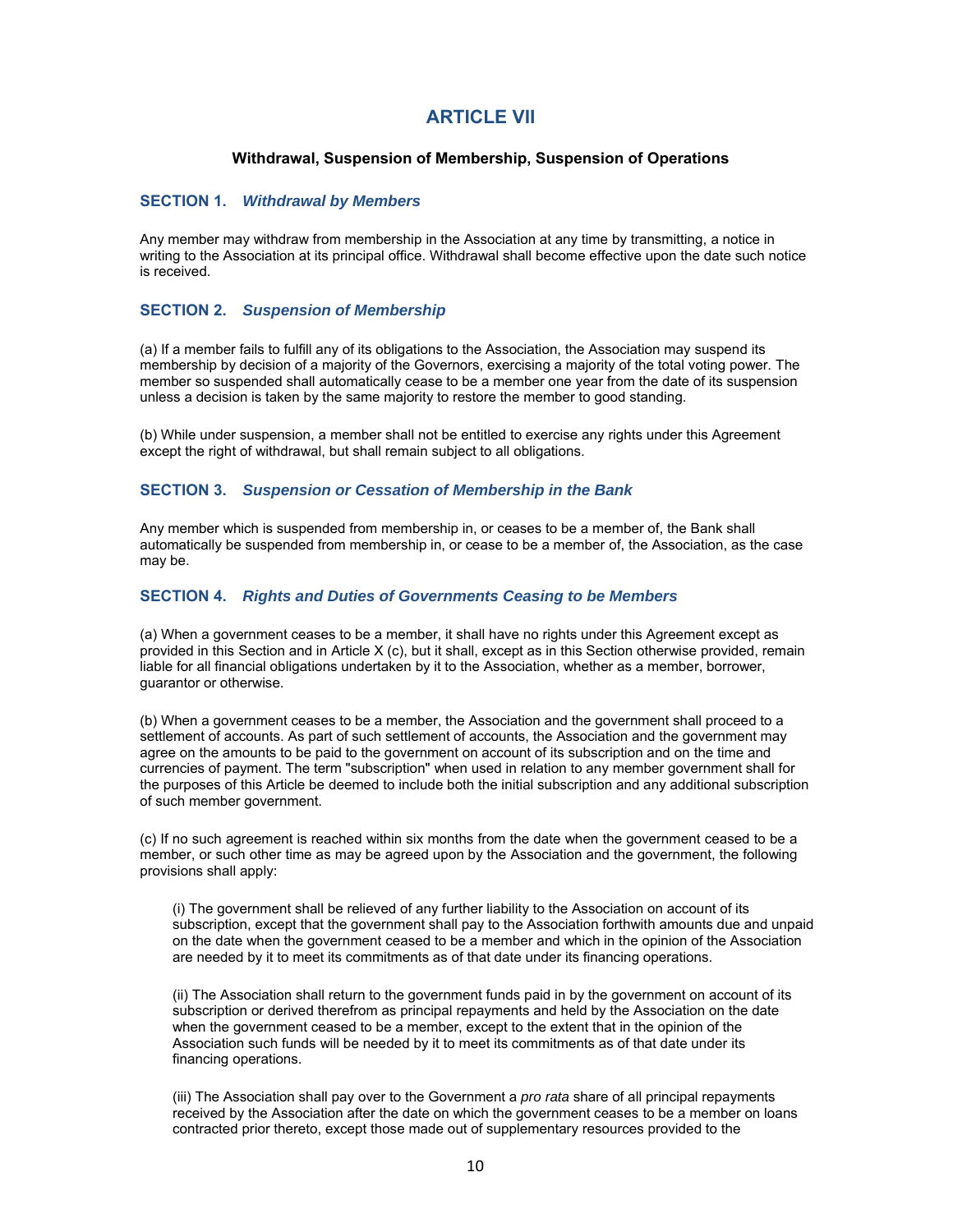Association under arrangements specifying special liquidation rights. Such share shall be such proportion of the total principal amount of such loans as the total amount paid by, the government on account of its subscription and not returned to it pursuant to clause (ii) above shall bear to the total amount paid by all members on account of their subscriptions which shall have been used or in the opinion of the Association will be needed by it to meet its commitments under its financing operations as of the date on which the government ceases to be a member. Such payment by the Association shall be made in installments when and as such principal repayments are received by the Association, but not more frequently than annually. Such installments shall be paid in the currencies received by the Association except that the Association may in its discretion make payment in the currency of the government concerned.

(iv) Any amount due to the government on account of its subscription may be withheld so long as that government, or the government of any territory included within its membership, or any political subdivision or any agency of any of the foregoing remains liable, as borrower or guarantor, to the Association, and such amount may, at the option of the Association, be applied against any such liability as it matures.

(v) In no event shall the government receive under this paragraph (c) an amount exceeding, in the aggregate, the lesser of the two following: (a) the amount paid by the government on account of its subscription, or (b) such proportion of the net assets of the Association, as shown on the books of the Association as of the date on which the government ceased to be a member, as the amount of its subscription shall bear to the aggregate amount of the subscriptions of all members.

(vi) All calculations required hereunder shall be made on such basis as shall be reasonably determined by the Association.

(d) In no event shall any amount due to a government under this Section be paid until six months after the date upon which the government ceases to be a member. If within six months of the date upon which any government ceases to be a member the Association suspends operations under Section 5 of this Article, all rights of such government shall be determined by the provisions of such Section 5 and such government shall be considered a member of the Association for purposes of such Section 5, except that it shall have no voting rights.

# **SECTION 5.** *Suspension of Operations and Settlement of Obligations*

(a) The Association may permanently suspend its operations by vote of a majority of the Governors exercising a majority of the total voting power. After such suspension of operations the Association shall forthwith cease all activities, except those incident to the orderly realization, conservation and preservation of its assets and settlement of its obligations. Until final settlement of such obligations and distribution of such assets, the Association shall remain in existence and all mutual rights and obligations of the Association and its members under this Agreement shall continue unimpaired, except that no member shall be suspended or shall withdraw and that no distribution shall be made to members except as in this Section provided.

(b) No distribution shall be made to members on account of their subscriptions until all liabilities to creditors shall have been discharged or provided for and until the Board of Governors, by vote of a majority of the Governors exercising a majority of the total voting power, shall have decided to make such distribution.

(c) Subject to the foregoing, and to any special arrangements for the disposition of supplementary resources agreed upon in connection with the provision of such resources to the Association, the Association shall distribute its assets to members *pro rata* in proportion to amounts paid in by them on account of their subscriptions. Any distribution pursuant to the foregoing provision of this paragraph (c) shall be subject, in the case of any member, to prior settlement of all outstanding claims by the Association against such member. Such distribution shall be made at such times, in such currencies, and in cash or other assets as the Association shall deem fair and equitable. Distribution to the several members need not be uniform in respect of the type of assets distributed or of the currencies in which they are expressed.

(d) Any member receiving assets distributed by the Association pursuant to this Section or Section 4 shall enjoy the same rights with respect to such assets as the Association enjoyed prior to their distribution.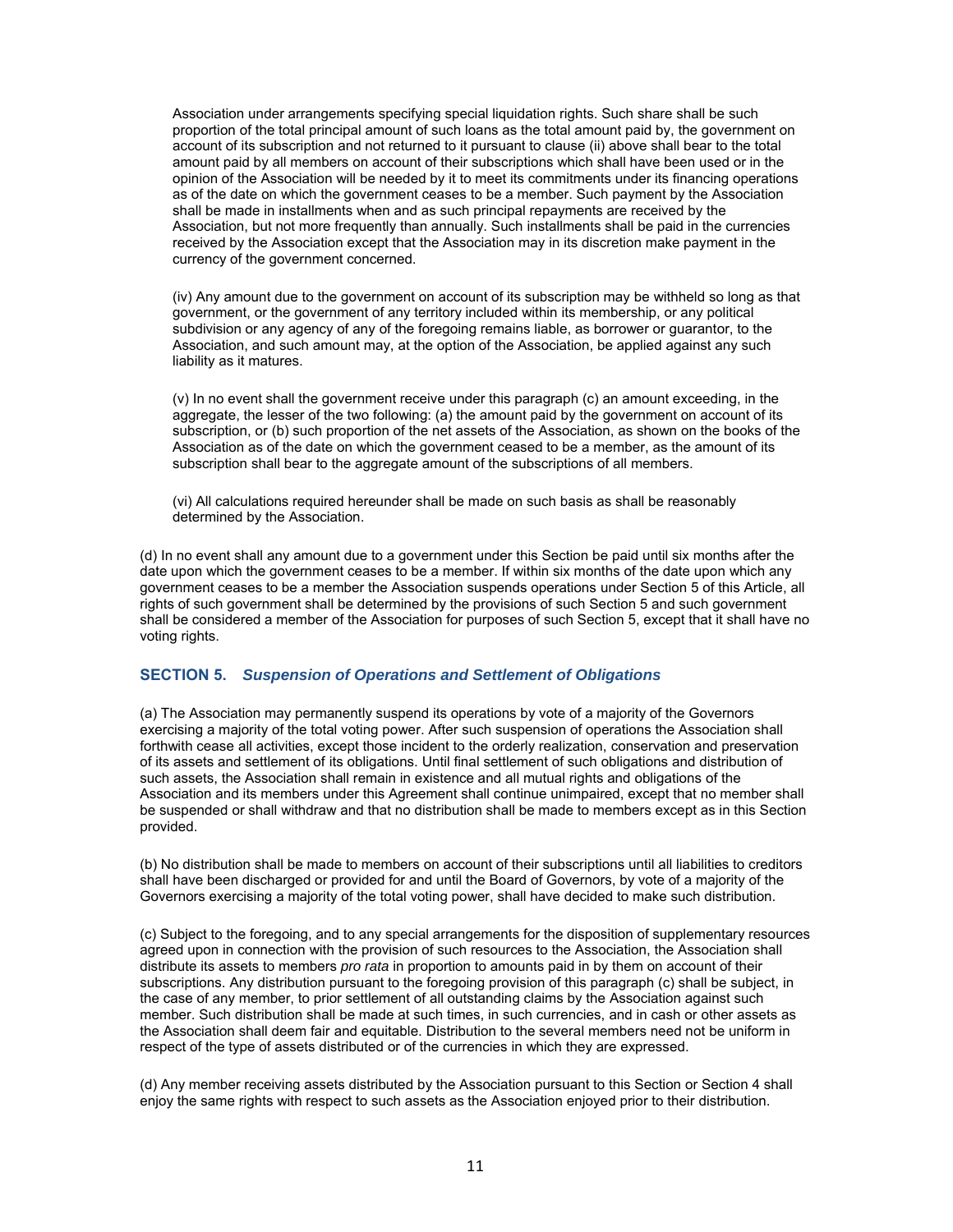# **ARTICLE VIII**

## **Status, Immunities and Privileges**

## **SECTION 1.** *Purposes of Article*

To enable the Association to fulfill the functions with which it is entrusted, the status, immunities and privileges provided in this Article shall be accorded to the Association in the territories of each member.

# **SECTION 2.** *Status of the Association*

The Association shall possess full juridical personality and, in particular, the capacity:

- (i) to contract;
- (ii) to acquire and dispose of immovable and movable property;
- (iii) to institute legal proceedings.

## **SECTION 3.** *Position of the Association with Regard to Judicial Process*

Actions may be brought against the Association only in a court of competent jurisdiction in the territories of a member in which the Association has an office, has appointed an agent for the purpose of accepting service or notice of process, or has issued or guaranteed securities. No actions shall, however, be brought by members or persons acting for or deriving claims from members. The property and assets of the Association shall, wheresoever located and by whomsoever held, be immune from all forms of seizure, attachment or execution before the delivery of final judgment against the Association.

#### **SECTION 4.** *Immunity of Assets from Seizure*

Property and assets of the Association, wherever located and by whomsoever held, shall be immune from search, requisition, confiscation, expropriation or any other form of seizure by executive or legislative action.

#### **SECTION 5.** *Immunity of Archives*

The archives of the Association shall be inviolable.

# **SECTION 6.** *Freedom of Assets from Restrictions*

To the extent necessary to carry out the operations provided for in this Agreement and subject to the provisions of this Agreement, all property and assets of the Association shall be free from restrictions, regulations, controls and moratoria of any nature.

#### **SECTION 7.** *Privilege for Communications*

The official communications of the Association shall be accorded by each member the same treatment that it accords to the official communications of other members.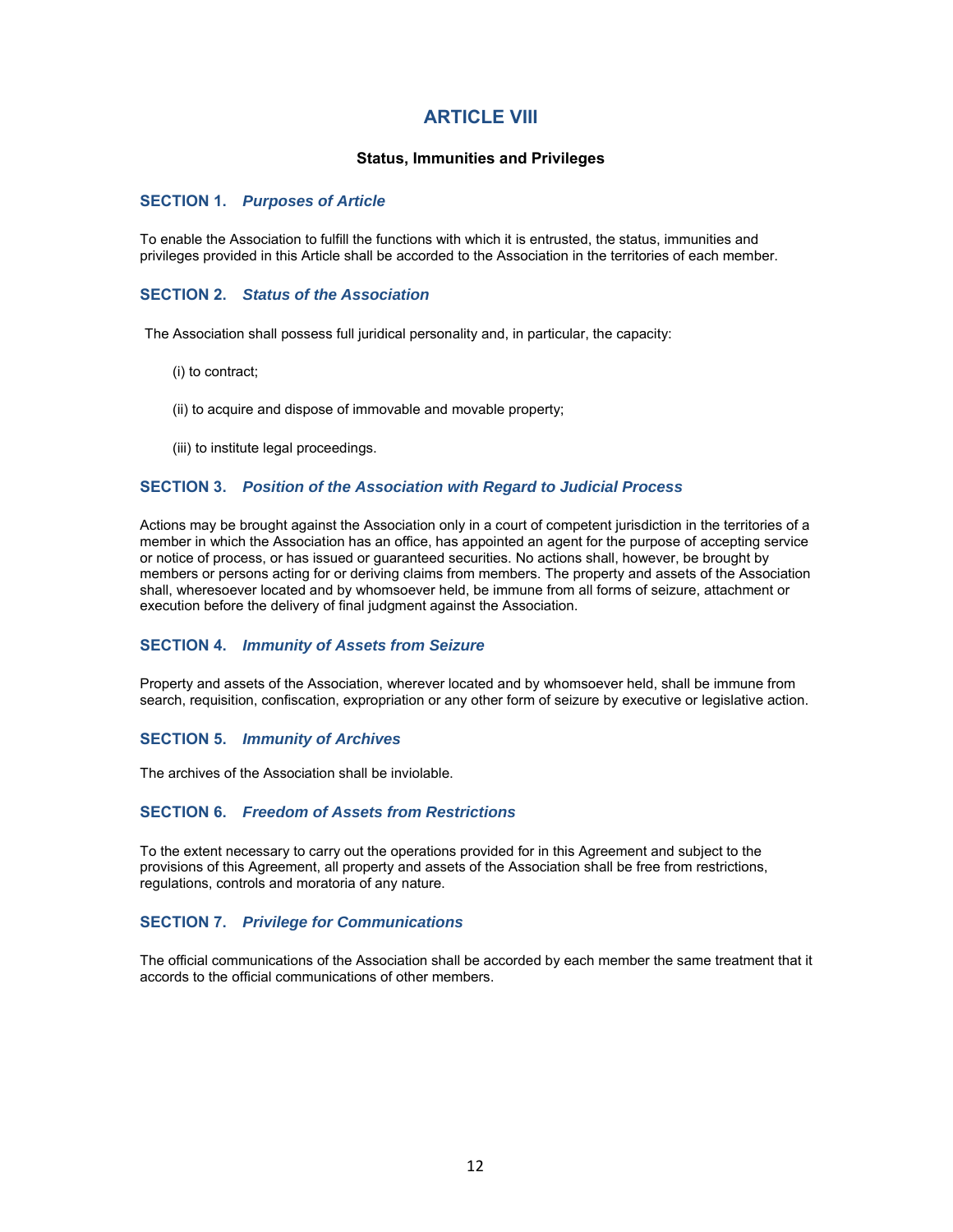## **SECTION 8.** *Immunities and Privileges of Officers and Employees*

All Governors, Executive Directors, Alternates, officers and employees of the Association:

(i) shall be immune from legal process with respect to acts performed by them in their official capacity except when the Association waives this immunity;

(ii) not being local nationals, shall be accorded the same immunities from immigration restrictions, alien registration requirements and national service obligations and the same facilities as regards exchange restrictions as are accorded by members to the representatives, officials, and employees of comparable rank of other members;

(iii) shall be granted the same treatment in respect of travelling facilities as is accorded by members to representatives, officials and employees of comparable rank of other members.

## **SECTION 9.** *Immunities from Taxation*

(a) The Association, its assets, property, income and its operations and transactions authorized by this Agreement, shall be immune from all taxation and from all customs duties. The Association shall also be immune from liability for the collection or payment of any tax or duty.

(b) No tax shall be levied on or in respect of salaries and emoluments paid by the Association to Executive Directors, Alternates, officials or employees of the Association who are not local citizens, local subjects, or other local nationals.

(c) No taxation of any kind shall be levied on any obligation or security issued by the Association (including any dividend or interest thereon) by whomsoever held

(i) which discriminates against such obligation or security solely because it is issued by the Association; or

(ii) if the sole jurisdictional basis for such taxation is the place or currency in which it is issued, made payable or paid, or the location of any office or place of business maintained by the Association.

(d) No taxation of any kind shall be levied on any obligation or security guaranteed by the Association (including any dividend or interest thereon) by whomsoever held

(i) which discriminates against such obligation or security solely because it is guaranteed by the Association; or

(ii) if the sole jurisdictional basis for such taxation is the location of any office or place of business maintained by the Association.

#### **SECTION 10.** *Application of Article*

Each member shall take such action as is necessary in its own territories for the purpose of making effective in terms of its own law the principles set forth in this Article and shall inform the Association of the detailed action which it has taken.

# **ARTICLE IX**

#### **Amendments**

(a) Any proposal to introduce modifications in this Agreement, whether emanating from a member. a Governor or the Executive Directors, shall be communicated to the Chairman of the Board of Governors who shall bring the proposal before the Board. If the proposed amendment is approved by the Board, the Association shall, by circular letter or telegram, ask all members whether they accept the proposed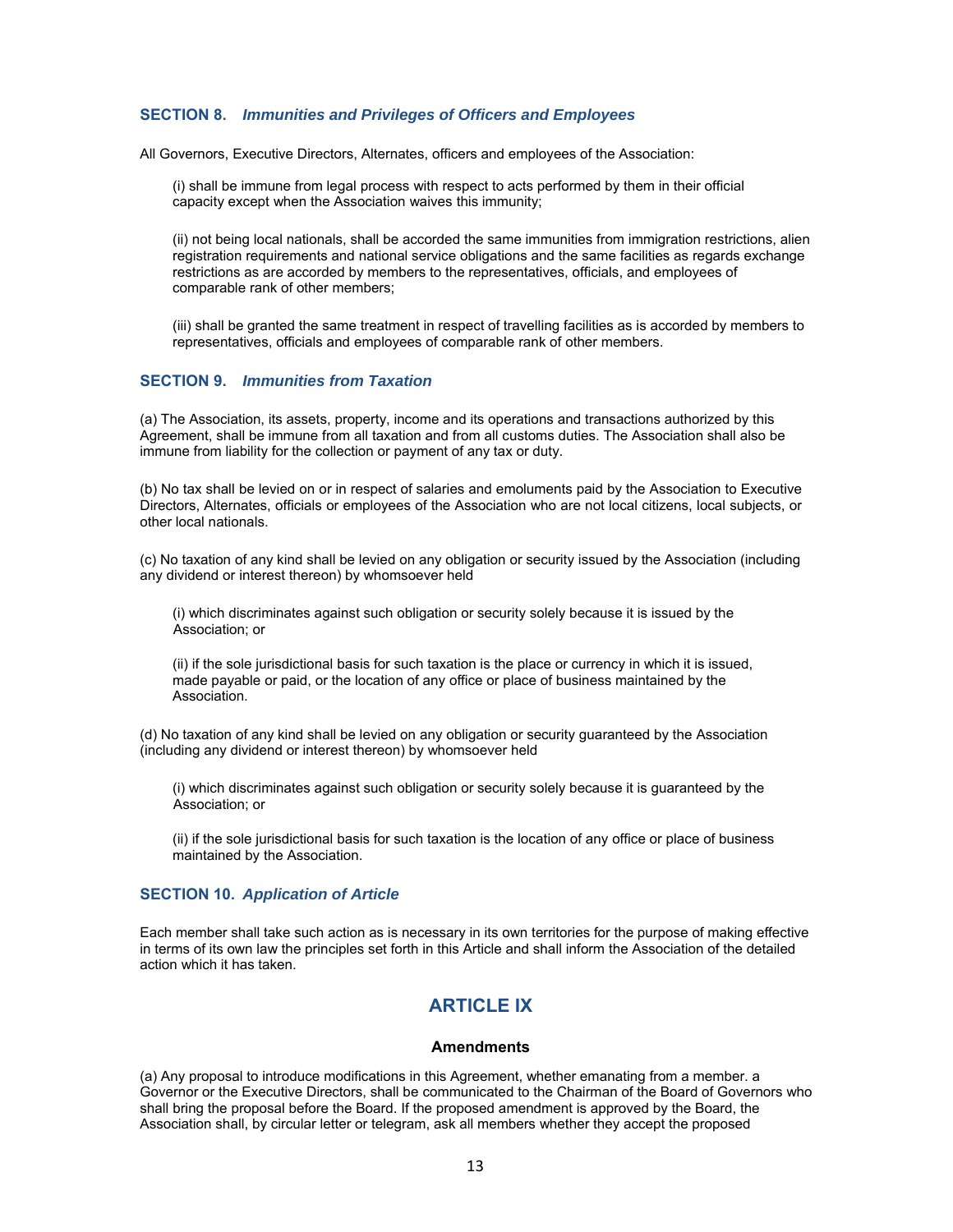amendment. When three-fifths of the members, having four-fifths of the total voting power, have accepted the proposed amendments, the Association shall certify the fact by formal communication addressed to all members.

(b) Notwithstanding (a) above, acceptance by all members is required in the case of any amendment modifying

- (i) the right to withdraw from the Association provided in Article VII, Section 1;
- (ii) the right secured by Article III, Section 1 (c);
- (iii) the limitation on liability provided in Article II, Section 3.

(c) Amendments shall enter into force for all members three months after the date of the formal communication unless a shorter period is specified in the circular letter or telegram.

# **ARTICLE X**

## **Interpretation and Arbitration**

(a) Any question of interpretation of the provisions of this Agreement arising between any member and the Association or between any members of the Association shall be submitted to the Executive Directors for their decision. If the question particularly affects any member of the Association not entitled to appoint an Executive Director of the Bank, it shall be entitled to representation in accordance with Article VI, Section 4 (g).

(b) In any case where the Executive Directors have given a decision under (a) above, any member may require that the question be referred to the Board of Governors, whose decision shall be final. Pending the result of the reference to the Board of Governors, the Association may, so far as it deems necessary, act on the basis of the decision of the Executive Directors.

(c) Whenever a disagreement arises between the Association and a country which has ceased to be a member, or between the Association and any member during the permanent suspension of the Association, such disagreement shall be submitted to arbitration by a tribunal of three arbitrators, one appointed by the Association, another by the country involved and an umpire who, unless the parties otherwise agree, shall be appointed by the President of the International Court of Justice or such other authority as may have been prescribed by regulation adopted by the Association. The umpire shall have full power to settle all questions of procedure in any case where the parties are in disagreement with respect thereto.

# **ARTICLE XI**

# **Final Provisions**

# **SECTION 1.** *Entry into Force*

This Agreement shall enter into force when it has been signed on behalf of governments whose subscriptions comprise not less than sixty-five percent of the total subscriptions set forth in Schedule A and when the instruments referred to in Section 2 (a) of this Article have been deposited on their behalf, but in no event shall this Agreement enter into force before September 15, 1960.

# **SECTION 2.** *Signature*

(a) Each government on whose behalf this Agreement is signed shall deposit with the Bank an instrument setting forth that it has accepted this Agreement in accordance with its law and has taken all steps necessary to enable it to carry out all of its obligations under this Agreement.

(b) Each government shall become a member of the Association as from the date of the deposit on its behalf of the instrument referred to in paragraph (a) above except that no government shall become a member before this Agreement enters into force under Section I of this Article.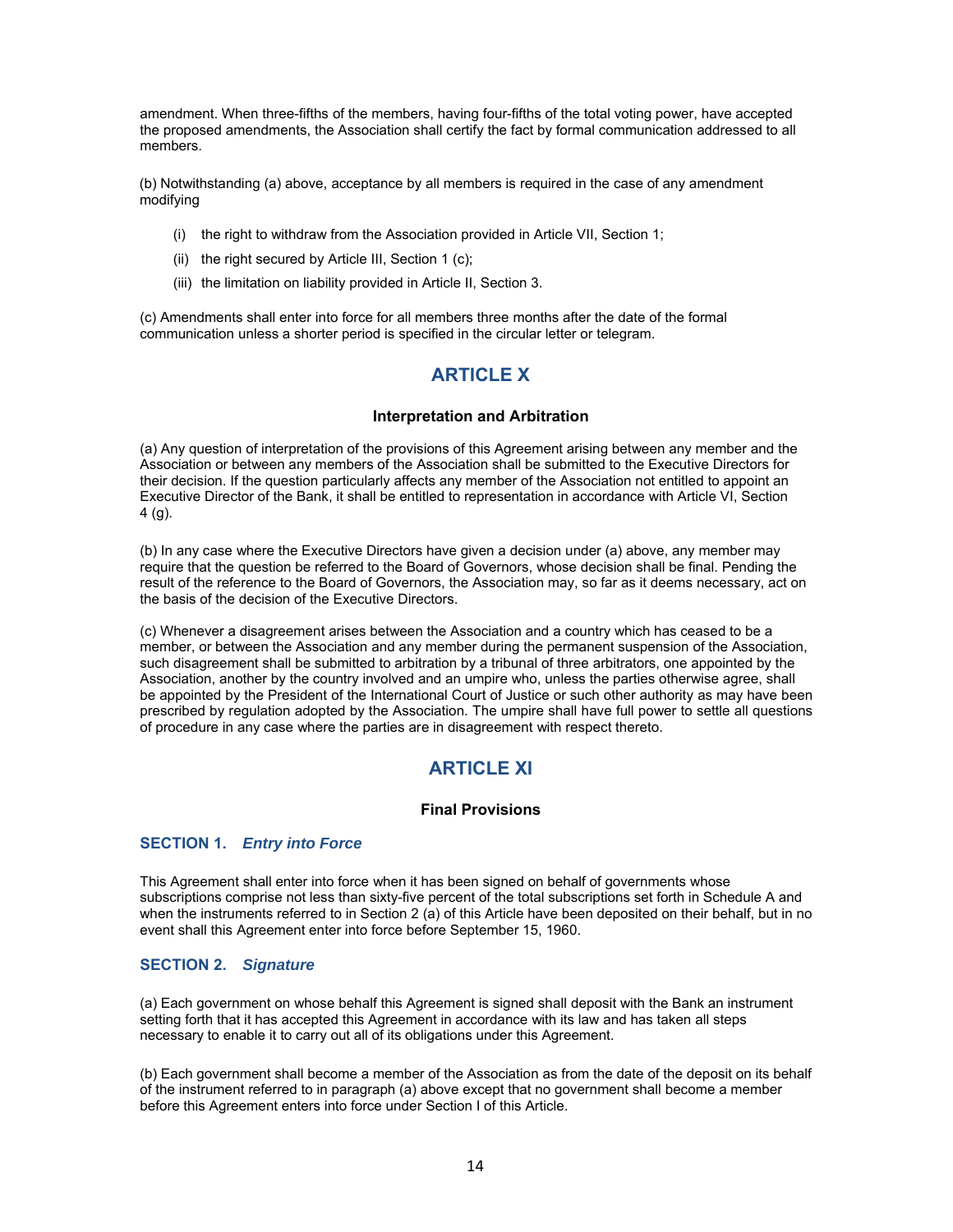(c) This Agreement shall remain open for signature until the close of business on December 3 1, 1960, at the principal office of the Bank, on behalf of the governments of the states whose names are set forth in Schedule A, provided that, if this Agreement shall not have entered into force by that date, the Executive Directors of the Bank may extend the period during which this Agreement shall remain open for signature by not more than six months.

(d) After this Agreement shall have entered into force, it shall be open for signature on behalf of the government of any state whose membership shall have been approved pursuant to Article II. Section I (b).

# **SECTION 3.** *Territorial Application*

By its signature of this Agreement, each government accepts it both on its own behalf and in respect of all territories for whose international relations such government is responsible except those which are excluded by such government by written notice to the Association.

#### **SECTION 4.** *Inauguration of the Association*

(a) As soon as this Agreement enters into force under Section I of this Article the President shall call a meeting of the Executive Directors.

(b) The Association shall begin operations on the date when such meeting is held.

(c) Pending the first meeting of the Board of Governors, the Executive Directors may exercise all the powers of the Board of Governors except those reserved to the Board of Governors under this Agreement.

## **SECTION 5.** *Registration*

The Bank is authorized to register this Agreement with the Secretariat of the United Nations in accordance with Article 102 of the Charter of the United Nations and the Regulations there under adopted by the General Assembly.

DONE at Washington, in a single copy which shall remain deposited in the archives of the International Bank for Reconstruction and Development, which has indicated by its signature below its agreement to act as depository of this Agreement, to register this Agreement with the Secretariat of the United Nations and to notify all governments whose names are set forth in Schedule A of the date when this Agreement shall have entered into force under Article XI, Section I hereof.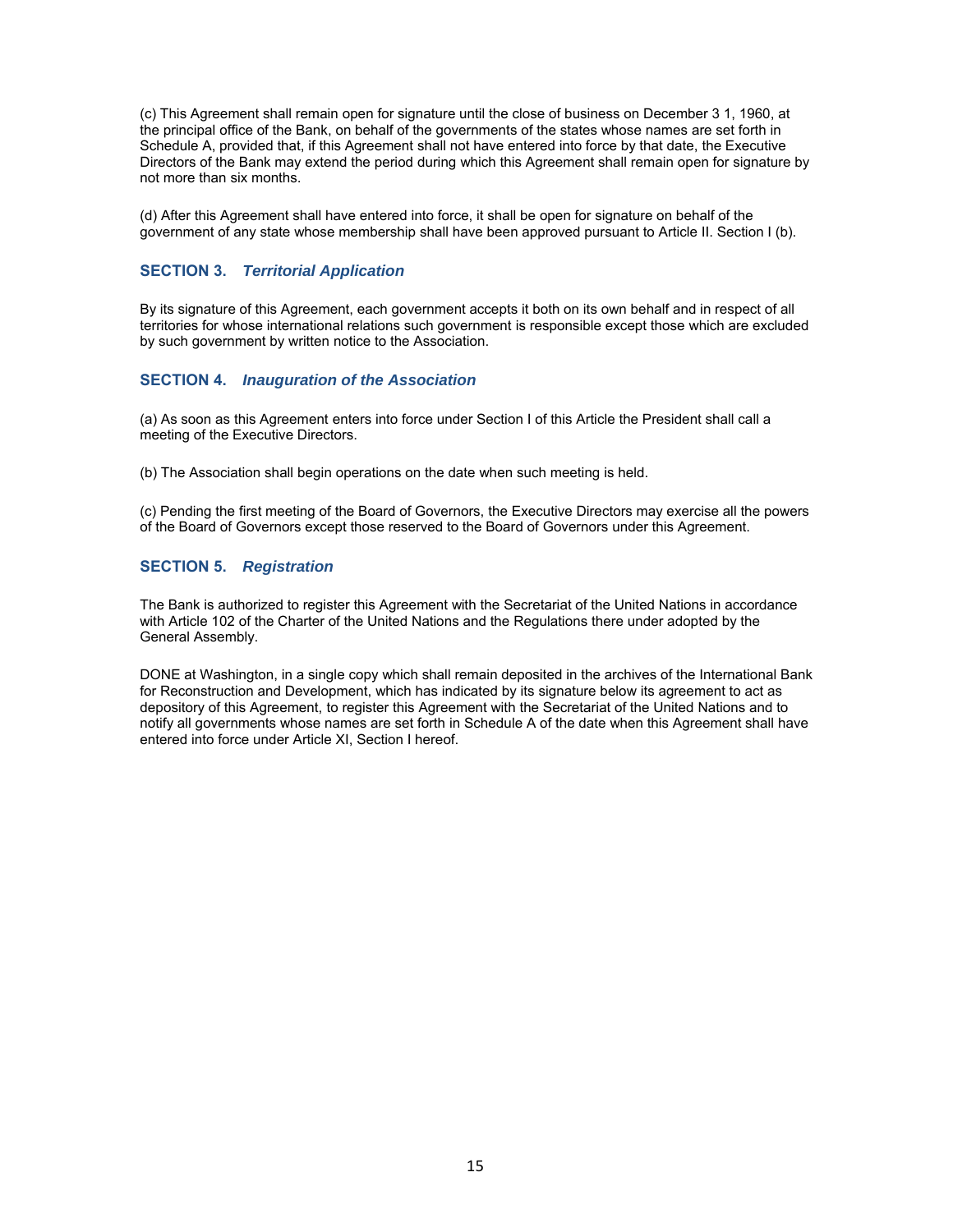# **SCHEDULE A**

# **Initial Subscriptions**

 *(US \$ Millions)a*

# **PART I**

| <b>Part I Total</b>   | 763.07 |
|-----------------------|--------|
| <b>United States</b>  | 320.29 |
| United Kingdom        | 131.14 |
| Union of South Africa | 10.09  |
| Sweden                | 10.09  |
| Norway                | 6.72   |
| <b>Netherlands</b>    | 27.74  |
| Luxembourg            | 1.01   |
| Japan                 | 33.59  |
| Italy                 | 18.16  |
| Germany               | 52.96  |
| France                | 52.96  |
| Finland               | 3.83   |
| Denmark               | 8.74   |
| Canada                | 37.83  |
| Belgium               | 22.70  |
| Austria               | 5.04   |
| Australia             | 20.18  |

# **PART II**

| Afghanistan        | 1.01  |
|--------------------|-------|
| Argentina          | 18.83 |
| <b>Bolivia</b>     | 1.06  |
| <b>Brazil</b>      | 18.83 |
| <b>Burma</b>       | 2.02  |
| Ceylon             | 3.03  |
| Chile              | 3.53  |
| China              | 30.26 |
| Colombia           | 3.53  |
| Costa Rica         | 0.20  |
| Cuba               | 4.71  |
| Dominican Republic | 0.40  |
| Ecuador            | 0.65  |
| El Salvador        | 0.30  |
| Ethiopia           | 0.50  |
| Ghana              | 2.36  |
| Greece             | 2.52  |
| Guatemala          | 0.40  |
| Haiti              | 0.76  |
| Honduras           | 0.30  |
| Iceland            | 0.10  |
| India              | 40.35 |
| Indonesia          | 11.10 |
| Iran               | 4.54  |
| Iraq               | 0.76  |
|                    |       |

<sup>&</sup>lt;sup>a</sup> In terms of United States dollars of the weight and fineness in effect on January 1, 1960.